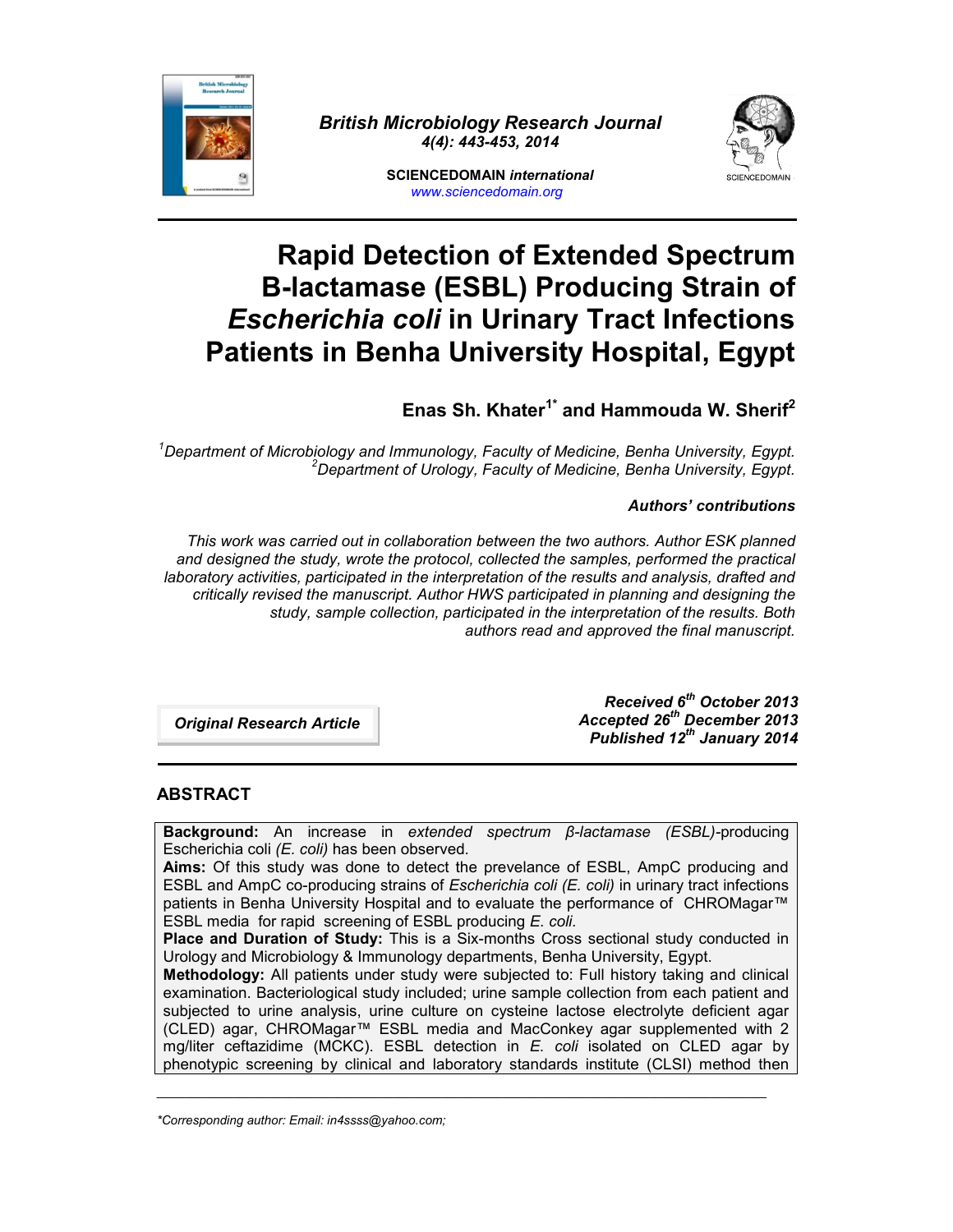phenotypic confirmation by E. test. The presence AmpC beta-lactamase ESBL was detected by AmpC disc test and detection of AmpC beta-lactamase and ESBL co producers by cefepime and Cefepime + Clavulanate E test.

**Results:** In this study out of 45 E. coli strains 24 (53.3%) ESBL producers were detected by E. test (golden method for confirmation of ESBL according to CLSI) and 21(46.7%) strains were non ESBL producers. There was no significant difference between ESBL isolation from community acquired and health care associated UTI patients; out of the 24 isolated ESBL producing *E.coli* strains 9 (37.5%) were detected in community acquired UTI patients while 15 (62.5%) were detected in health care associated UTI patients. The sensitivity of both MCKC and CHROMagar™ ESBL media were 100% (95%CL: 85.6% to 100%).While specificity were 87.5% (95%CL:67.6% to 97.2%) and 80.8% (95%CL: 60.6% to 93.4%) respectively. In our study out of 45 isolated *E. coli* strains 14 (31.1%) were AmpC producers by AmpC test, 4 (8.9%) were AmpC and ESBL co-producers by cefepime/ cefepime clavulanic E.test.

**Conclusion:** It is important to know the prevalence of ESBL, AmpC producing and ESBL&AmpC co-producing organisms so that judicious use of antibiotics could be done and increase awareness about the need for routine detection of AmpC and ESBL in clinical isolates. CHROMagar™ ESBL media detect ESBL producers from clinical specimen and give rapid presumptive identification by means of colony colour after 24h with good sensitivity and specificity.

*Keywords: E. coli; ESBL; AmpC; CHROMagar; UTI.*

## **1. INTRODUCTION**

Microorganisms responsible for urinary tract infection (UTI) such as *E. coli* and *Klebsiella* spp. have the ability to produce ESBL in large quantities. These enzymes are plasmid borne and confer multiple drug resistance, making urinary tract infection difficult to treat [1]. Enterobacteriaceae, especially *E. coli* and *Klebsiella* spp.-producing ESBLs such as SHV and TEM types, have been established since the 1980s as a major cause of hospital-acquired infections. However, during the late 1990s, several community-acquired pathogens that commonly cause urinary tract infections and diarrhea have also been found to be ESBL producers. These include *E. coli*, *Salmonella*, *Shigella* and *Vibrio Cholera* [2].

ESBLs are enzymes capable of conferring bacterial resistance to the penicillins, first, second- and third-generation cephalosporins and aztreonam. They are not active against the cephamycins (cefoxitin and cefotetan), but are susceptible to β- lactamase inhibitors (clavulanic acid) [3].

Genotypic methods based on enzyme assays, PCR and others are not suitable for routine clinical testing in most clinical diagnostic laboratories. The phenotypic confirmatory tests are highly sensitive and specific compared to genotypic confirmatory tests [4]*.*

Phenotypic tests, which require a screening step followed by confirmation used to detect ESBL in most microbiology laboratories. The screening test is based on testing the organism for resistance to an indicator cephalosporin. Cefpodoxime is commonly used as it is hydrolysed by TEM, SHV, and CTX-M types, but other cephalosporins such as cefotaxime, ceftriaxone, and ceftazidime are also used. To confirm the presence of an ESBL, synergy between the indicator cephalosporin and clavulanic acid needs to be demonstrated (ESBLs are inhibited by clavulanic acid) [5]. E test is a reliable method for detection of ESBL by MIC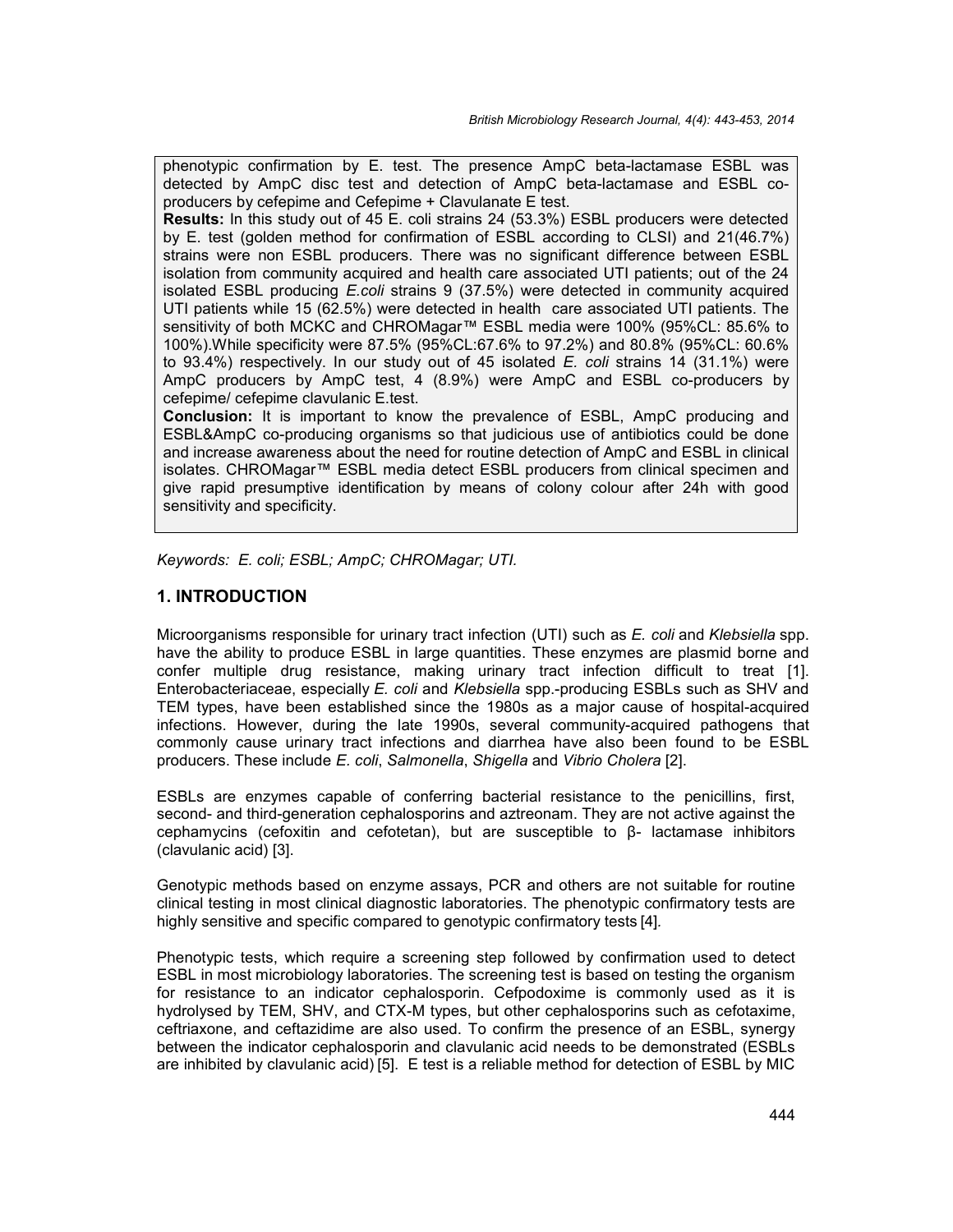reduction. Two different E test gradient formats have been in use based on reduction of ceftazidime or cefotaxime MICs by 3 two-fold dilutions in the presence of clavulanic acid and have been used successfully for ESBL detection [6,7].

Various selective media have been proposed in order to assess the presence of ESBL producers in stool and urine samples. Examples of such media include Drigalski agar supplemented with cefotaxime, MacConkey agar supplemented with ceftazidime or nutrient agar supplemented with ceftazidime, vancomycin and amphotericin B. Chromogenic media were developed for isolation of ESBL from clinical specimens. CHROMagar™ ESBL media allows the detection of ESBL-producing bacteria while inhibiting the growth of other bacteria. Identification of ESBL producers depend on colony colour after 24h incubation [8].

The ESBL phenotypes have become more complex due to the production of multiple enzymes which include the inhibitor-resistant ESBL variants and plasmid-borne AmpC. AmpC is normally produced in low levels by many organisms and is not associated with resistance, but it can be produced at high levels and cause resistance to all beta lactams, except carbapenems and 4th generation cephalosporins. These enzymes have spread worldwide and their prevalence varies by the geographical area. Many clinical laboratories currently test *E. coli* and *Klebsiella* spp. for production of ESBLs but do not attempt to detect plasmid mediated AmpC beta lactamases. These enzymes are typically associated with multiple antibiotic resistances, leaving a few therapeutic options [9].

The present study was done to detect the prevelance of ESBL, AmpC producing and ESBL and AmpC co-producing strains of *E. coli* in urinary tract infections patients in Benha University Hospital and to evaluate the performance of CHROMagar™ ESBL media for rapid screening of ESBL producing *E. coli.*

# **2. MATERIALS AND METHODS**

## **2.1 Studied Subjects**

This study was done in Urology and Microbiology and Immunology departments, Benha University, Egypt from October 2012 to March 2013. Out of the 135 urine samples collected from patients suspected to have UTI, a total of 100 were culture positive on CLED, collected from 100 patients (56 males and 44 females) who were diagnosed as UTIs patients in Benha University hospital. Their ages ranged from 20 to 68 years. The diagnosis of UTIs in urine samples was based on the presence of  $10^5$  CFU of microorganisms per ml in urine culture on CLED [10]. Full history taking and clinical examination with specific stress on fever, urgency, frequency, dysuria, suprapubic tenderness and costovertebral angle pain and tenderness.

## **2.2 Urine Sample Collection**

Early morning and mid-stream urine is collected in a sterile container. If collected from indwelling catheter the wall at the juncture with the drainage tube was disinfected and sterile syringe was used for the urine specimen collection. Viable bacterial count was performed for urine samples using the pour plate method [10]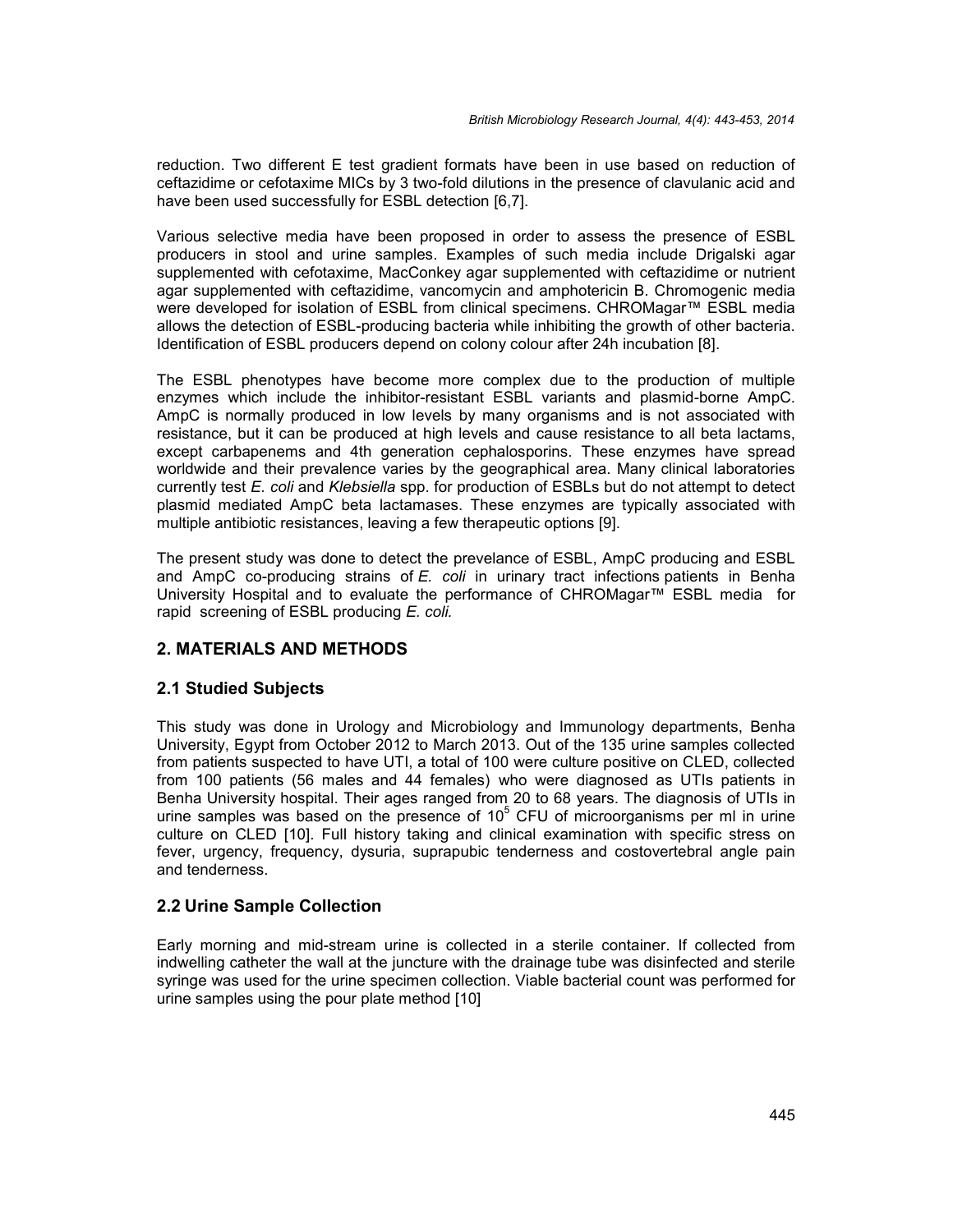## **2.3 Urine Culture**

The urine samples were centrifuged; cultures were done from the deposit on CLED agar, all plates were incubated at 37ºC for 48 hrs.

Culture on CHROMagar™ ESBL(CHROMagar, France) which was freshly prepared on the day of the study according to the manufacturer's instructions and poured into 90-mm diameter petri dishes. Urine was directly inoculated onto a CHROMagar plate and streaked for colony isolation. The plates were incubated overnight at 35ºC in ambient air and then examined for any growth [11]. Interpretation of CHROMagar™ ESBL according to colony colour *E. coli* dark pink to reddish colonies, Klebsiella, Enterobacter, Citrobacter spp. Metallic blue colonies, Proteus brown halo colonies and Non Resistant Other Gram(-) strains and gram(+) strains inhibited.

Culture on Mac Conkey agar supplemented with 2 mg/liter ceftazidime (MCKC). The plates were incubated overnight at 35ºC in ambient air and then examined for any growth.

Identification of bacterial isolates by colony morphology, gram stain and biochemical reactions [12]

## **2.4 Testing for the ESBL Production**

#### **2.4.1 Phenotypic screening CLSI method**

- *E. coli* isolates were screened for ESBL production by the disc diffusion method according to the CLSI guidelines [7]. The following antibiotics were used; cefotaxime (30μg), cefpodoxime (30μg), ceftriaxone (30μg), ceftazidime (30μg), cefepime (30μg), aztereonam (30μg). (Oxoid, UK). This screening method based on measuring the specific zone diameters for the antibiotic discs.
- All the strains which showed a zone diameter of ≤17 mm for cefpodoxime, ≤22 mm for ceftazidime, ≤27 mm for aztreonam, ≤25 mm for ceftriaxone and ≤27 mm for cefotaxime were selected for checking the ESBL production as was recommended by CLSI M100-S21 ( 2010) [7]. Every isolate that showed resistance to at least one of the screening agents was tested for ESBL production. The use of more than one of these agents for screening improves the sensitivity of detection.

## **2.4.2 Phenotypic confirmatory test by ESBL-E-test**

The ESBL-E-Test strips were obtained from (AB biodisc, Solna, Sweden) ceftazidime/ ceftazidime + clavulanic acid (TZ/TZL) and cefotaxime and cefotaxime + clavulanic acid (CT/CTL) in accordance with the manufacturer's instructions. One end of each strip contains a gradient concentration of either ceftazidime (TZ) (MIC range 0.5 to 32 μg/ml) or cefotaxime (CT) (MIC range of 0.25 μg to 16 μg). The other end of the strip with a gradient of ceftazidime plus a constant concentration of clavulanate TZ/TZL (0.064-4 μg/ml plus 4 μg/ml of clavulanic acid) or with a gradient of cefotaxime plus a constant concentration of clavulanate CT/CTL (0.25 μg- 16 μg plus 4 μg of clavulanic acid) [13]. After overnight growth, the organism was emulsified in saline solution to a turbidity of 0.5 McFarland standard. The suspension was spread on a Muller Hinton agar plate with a cotton swab. After the plates were dried for 15 min, the E-Test strips were placed on them, after incubation at 35ºC for 18 hrs. The MIC was interpreted as the point of intersection of the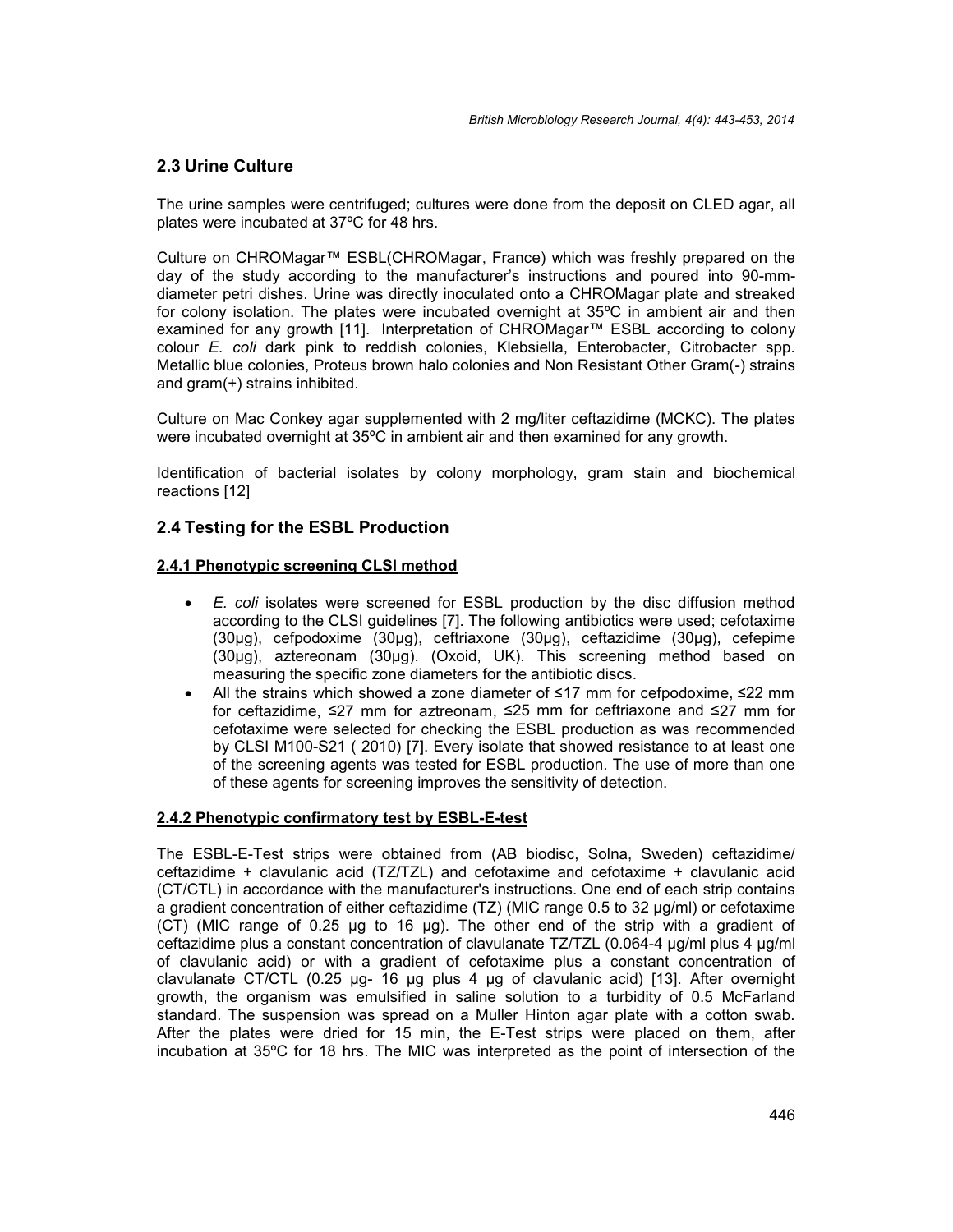inhibition ellipse with the edge of the test strip. After overnight growth, the organism was emulsified in saline solution to a turbidity of 0.5 McFarland standard. The suspension was spread on a Muller Hinton agar plate with a cotton swab. After the plates were dried for 15min, the E-Test strips were placed on them after incubation at 35ºC for 18 hrs. The MIC was interpreted as the point of intersection of the inhibition ellipse with the edge of the test.

- 1) ESBL positive:
	- If CT≥0.5 and CT/CTL≥8 or TZ≥1 and TZ/TZL≥8.
	- Presence of a phantom zone or ellipse deformation.
- 2) ESBL Negative: If CT<0.5 or CT/CTL<8 and TZ<1 or TZ/TZL<8.
- 3) Non-determinable (ND): CT>16 and CTL>1 and TZ>32 and TZL>4. Strains showing non-determinable (ND) results with CT/CTL and TZ/TZL strips should be further tested using PM/PML strips for detection of Amp C beta-lactamase ESBL co-producers.

#### **2.5 Ampc Beta-lactamase Detection by Ampc Disc Test**

The test is based on use of Tris EDTA to permeabilize a bacterial cell and release βlactamases into the external environment. Cefoxitin (30μg). (Oxoid, UK) resistant *E. coli* isolates tested by AmpC disc test as following. [14].

A lawn culture of a 0.5 McFarland's suspension of ATCC *E. coli* 25922 (bioMérieux) was prepared on a Mueller-Hinton agar plate. A 30 μg cefoxitin (fox) disc was placed on the inoculated surface of the agar. A sterile AmpC discs (i.e., filter paper discs containing Tris- EDTA) obtained from (Becton Dickinson, Sparks, MD) which was inoculated with several colonies of the test organism was placed beside the cefoxitin disc, almost touching it.

After an overnight incubation at 37ºC, the plates were examined for either an indentation or a flattening of the zone of inhibition, which indicated the enzyme inactivation of cefoxitin (positive result), or an absence of distortion, which indicated no significant inactivation of cefoxitin (negative result).

#### **2.6 Ampc Beta-lactamase ESBL Co-Producers Detection**

#### **2.6.1 Cefepime/cefepime + clavulanic acid (PM/PML) strips**

All non-determinable ESBLs by TZ/TZL and CT/CTL E test were further tested using PM/PML strips for detection of AmpC beta-lactamase ESBL co-producers. [15]

One end of each strip contains a gradient concentration of cefepime (PM) (MIC range 0.25- 16 µg/mL). The other end of the strip with a gradient of cefepime plus a constant concentration of clavulanate PM/PML (0.064-4 µg/mL plus 4 μg/ml of clavulanic acid). The results were interpreted as positive.

- If the MIC ratio for PM/PMLwas ≥8.
- Presence of a phantom zone, deformation or ellipse.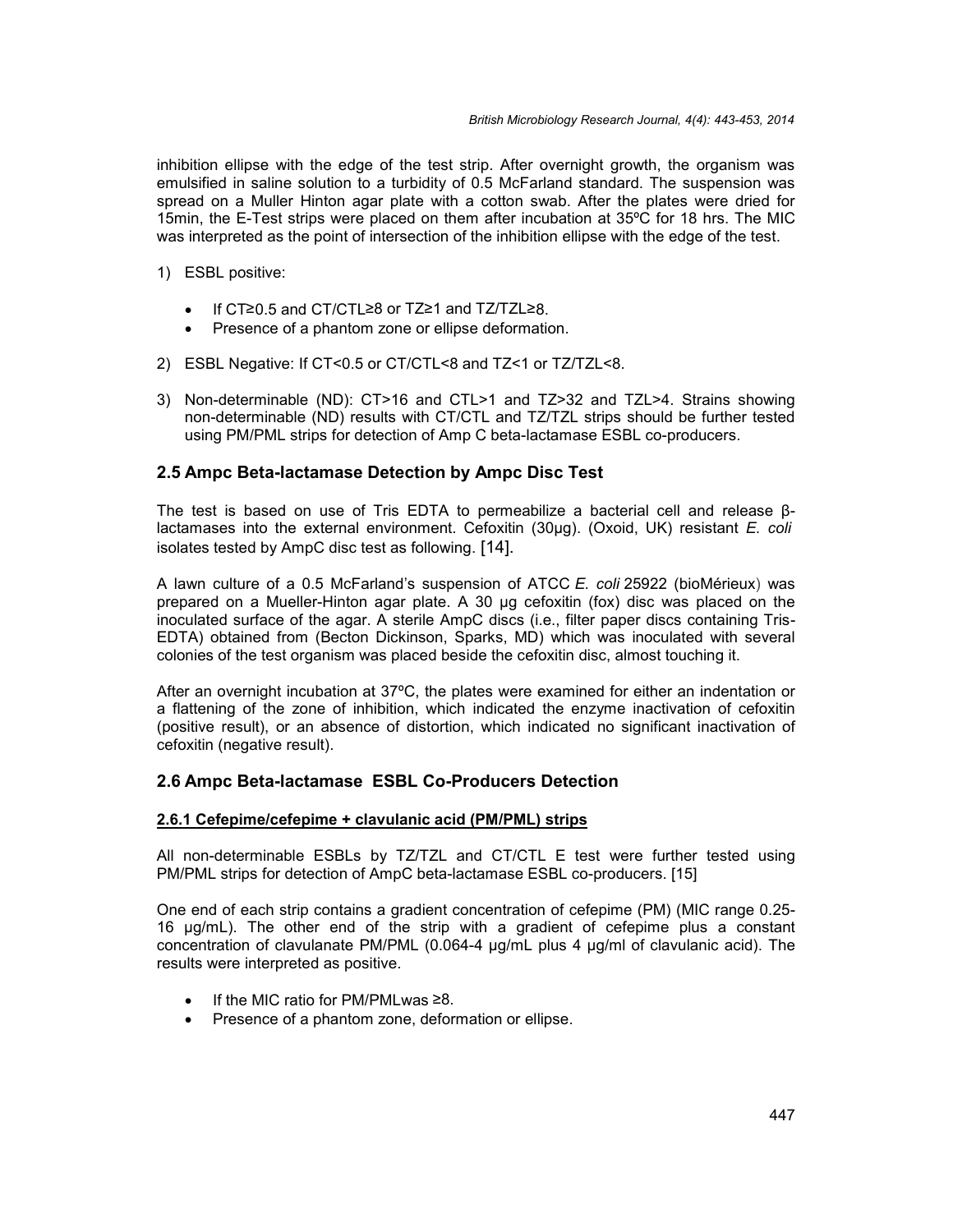## **2.7 Statistical Analysis**

Data were entered into a database using SPSS 13 for Windows (SPSS Inc., Chicago, IL). Sensitivity: the ability of the test to detect true positive cases and specificity: the ability of the test to detect true negative cases. [16].

### **3. RESULTS**

In this study 45 patients were out-patients and 55 in-patients admitted in Urology department. Out of 55 in-patients 30 patients were catheterized and 25 were non catheterized. 105 isolates on CLED agar were obtained from the studied 100 patients urine samples, while most samples yielded only single isolate, five samples yielded two isolates. The most common isolated microorganisms were *E. coli* 45 (42.9%) followed by *Klebsiella pneumonia*e 22 (21%).

Out of *45 E. coli* strains 24 (53.3%) ESBL producers were detected by E. test (golden method) and 21 (46.7%) strains were non ESBL producers as shown in Fig. 1.

Table 1 shows that out of the 24 isolated ESBL producing *E. coli* strains 9 (37.5%) were detected in community acquired UTI patients while 15 (62.5%) were detected in health care associated UTI patients.

#### **Table 1. Distribution of ESBL producing** *E. coli* **among community acquired and health care associated UTI infections**

|                       |    |                          | Community acquired UTI Health care associated UTI |      |  |
|-----------------------|----|--------------------------|---------------------------------------------------|------|--|
| <b>ESBL</b> producing | NΟ | %                        | NO.                                               | %    |  |
| <i>E. coli</i> (n=24) |    | 37.5                     | 15.                                               | 62.5 |  |
|                       |    | $Z = 1.7$ and $P = 0.08$ |                                                   |      |  |

Table 2 shows that out of 45 *E. coli* isolates 16 (35.6%) yielded no growth on any selective media and 29 (64.4%) yielded growth on MCKC, while 27 (60%) yielded growth on CHROMagar™ ESBL media. In comparison with the E. test, sensitivity of both MCKC and CHROMagar™ ESBL media were 100%. While specificity were 80.8% and 87.5% respectively.

#### **Table 2. Identification of ESBL producer and non ESBL producer** *E. coli* **growth on CHROMagar™ ESBL agar and MCKC agar**

| CHROMagar™ ESBL agar<br><b>Results of</b> |           |                                | <b>MCKC</b> |                                |  |
|-------------------------------------------|-----------|--------------------------------|-------------|--------------------------------|--|
| growth                                    | <b>NO</b> | %                              | <b>NO</b>   | %                              |  |
| Growth                                    | 27        | 60                             | 29          | 64.4                           |  |
| No growth                                 | 18        | 40                             | 16          | 35.6                           |  |
| <b>TOTAL</b>                              | 45        | 45                             | 45          | 45                             |  |
| Specificity                               |           | 87.5% (95%CL: 67.6% to 97.2%)  |             | 80.8% (95%CL: 60.6% to 93.4%)  |  |
| Sensitivity                               |           | 100% (95%CL: 85.6 % to 100%)   |             | 100% (95%CL: 85.6% to 100%)    |  |
| <b>PPV</b>                                |           | 88. 9% (95%CL: 70.8% to 97.5%) |             | 82.8% (95%CL: 64.2% to 94.1%)  |  |
| <b>NPV</b>                                |           | 100% (95%CL: 83.8% to 100%)    |             | 100.00% (95%CL: 83.8% to 100%) |  |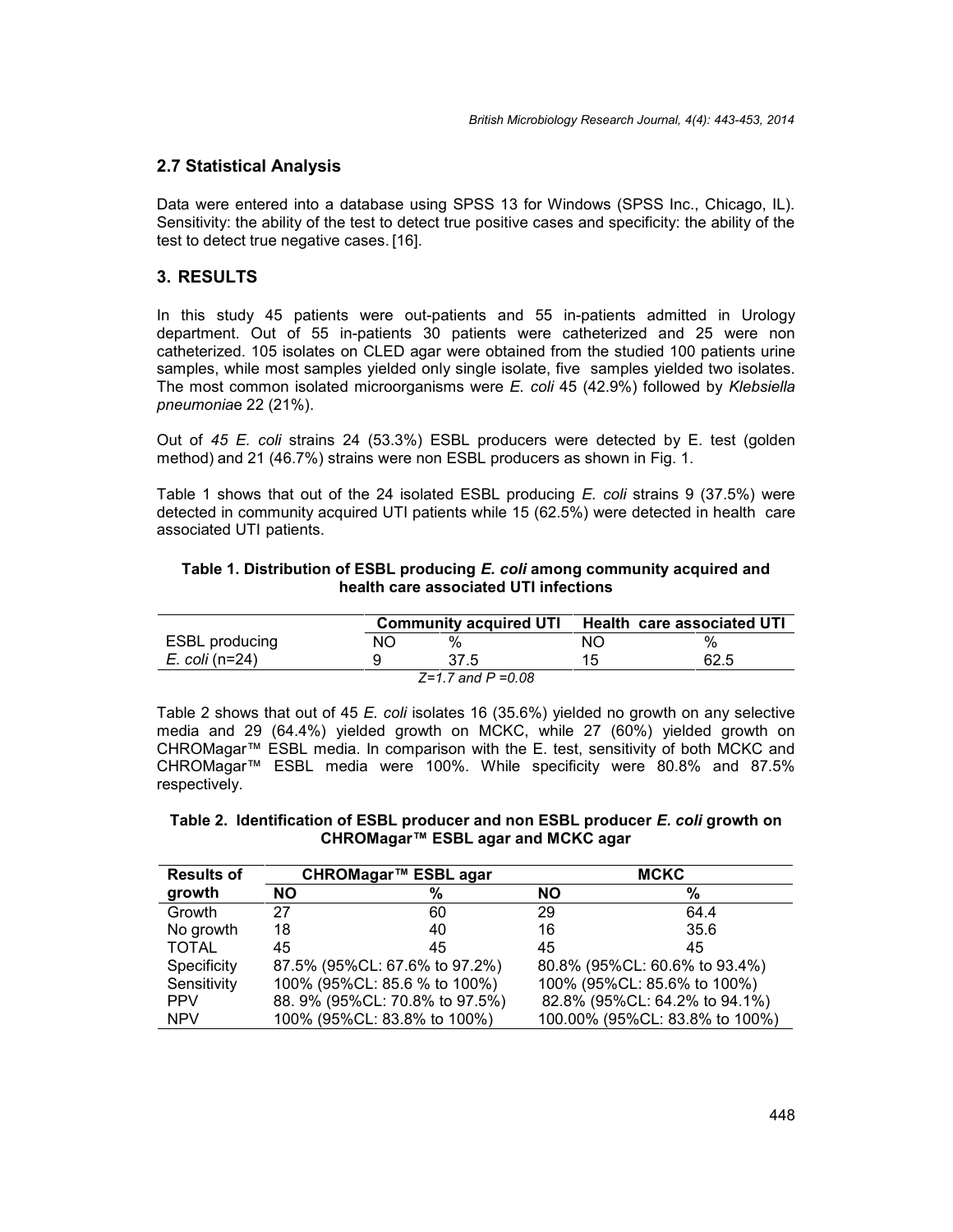Preliminary screening test by CLSI method showed that resistance of *E coli* strains to Ceftazidime, Ceftriaxone, Aztereonam, Cefpodoxime and Cefepime were 35 (77.7%), 33(73.3%),31(68.9%), 26 (57.8%), 26 (57.8%) respectively, so 35 strains (77.8%) of isolates were considered as preliminary producers of ESBLs. Comparison between CHROMagar™ were considered as preliminary producers of ESBLs. Comparison between CHROMagar™<br>ESBL agar and CLSI screening method to screen ESBL producing *E. coli* is shown in Table 3, Table 4 shows distribution of AmpC and AmpC and ESBL co-produers among *E. coli* isolates. Preliminary screening test by CLSI method showed that resistance of *E coli* strains to<br>Ceftazidime, Ceftriaxone, Aztereonam, Cefpodoxime and Cefepime were 35 (77.7%),<br>33(73.3%),31(68.9%), 26 (57.8%), 26 (57.8%) respectiv

| Table 3. Comparison between CHROMagar™ ESBL agar and CLSI screening method |  |
|----------------------------------------------------------------------------|--|
| to screen ESBL producing E. coli                                           |  |

|                           | CHROMagar™ ESBL agar |     | <b>CLSI</b> screening method |      |
|---------------------------|----------------------|-----|------------------------------|------|
|                           | NΟ                   |     | NΟ                           |      |
| Preliminary ESB producers |                      | 60  | 35                           | 77.8 |
| Non ESBL producers        |                      | 40  | 10                           | 22.2 |
| Total                     | 45                   | 100 | 45                           | 100  |

*CLSI method: Specificity: 65.6%(95%CL: 46.8% to 81.4%) Sensitivity: 100%(95%CL: 85.6% to 100%) to PPV: 68.6(95%CL: 50.7% to83.1%) NPV: 100% (95%CL: 83.7% to 100%). 65.6%(95%CL: 46.8% to 81.4%)100%*

| Table 4. Distribution of AmpC and AmpC &ESBL co-produers among E. coli isolates |
|---------------------------------------------------------------------------------|
|---------------------------------------------------------------------------------|

| E. coli isolates n=45 |      |                            |     |                               |      |                                               |      |
|-----------------------|------|----------------------------|-----|-------------------------------|------|-----------------------------------------------|------|
| Amp C<br>producers    |      | Amp C&ESBL<br>co-producers |     | <b>Pure ESBL</b><br>producers |      | Non Amp C & ESBL producers or<br>co-producers |      |
| NΟ                    | $\%$ | NO.                        | %   | NO.                           | %    | NΟ                                            | $\%$ |
| 14                    | 311  |                            | 8.9 | 24                            | 53.3 | ?                                             | 6.7  |



**Fig. 1. Distribution of ESBL producing** *E. coli* **among UTI patients Fig. ESBL producing***E. coli*



**Fig. 2. Dark pink to reddish** *E. coli* **colonies isolated on CHROMagar™ Fig.Dark ESBL media**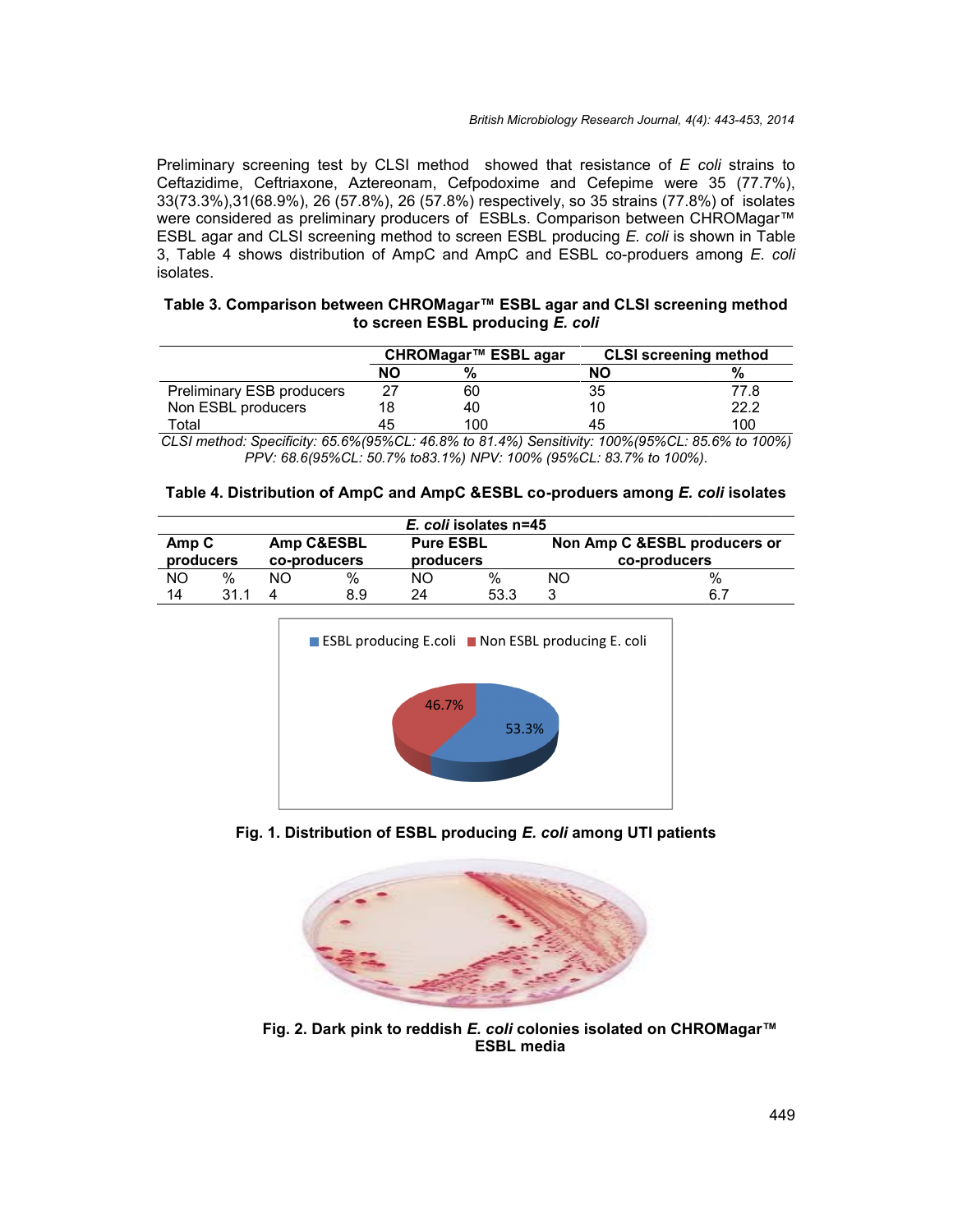*British Microbiology Research Journal, 4(4): 443-453, 2014*



**Fig. 3. Positive AmpC test (indentation of the zone of inhibition around cefoxitin disc)**

## **4. DISCUSSION**

Extended-spectrum β-lactamases (ESBLs) producing Gram-negative bacteria are large, rapidly evolving group of plasmid-mediated enzymes emerging pathogens. Clinicians, microbiologists, infection control practitioners and hospital epidemiologists are concerned about ESBL-producing bacteria because of the increasing incidence of such infections [17] In the present study out of 45 *E. coli* strains 24 (53.3%) ESBL producers were detected by E. test (golden method for confirmation of ESBL according to  $CLSI^{[7]}$ ). This is in agreement with Hasan et al. [18] who reported (57.4%) ESBL rate in uropathogenic *E. coli.* Thabit et al. [19] also reported 53% ESBL producing *E. coli by* E. test. In our study out of the 24 isolated ESBL producing *E. coli* strains 9 (37.5%) were detected in community acquired UTI patients while 15 (62.5%) were detected in health care associated UTI patients. This was in agreement with Thabit et al, [19] Who reported that ESBL producing *E. coli* among community isolates was (39.47%) while among nosocomial isolates the rate was (70%).Our results are comparable to those obtained by Bean et al. [20] who reported a community based ESBL prevalence to be 5.7% in London. The cause of the upsurge in community acquired infections with ESBL-producing organisms is not yet clear, but associations with foodstuffs, animal consumption of antibiotics, and frequent patient contact with health care facilities need to be explored [21]. Methods to detect ESBL-producing organisms from clinical specimens should have high sensitivity and high specificity combined with a short time to the reporting of results. In order to identify ESBL-producing gram-negative bacilli from clinical samples more easily and reliably, selective media should ideally achieve the identification of the organisms and detection of ESBL in one step. At the least, it should decrease the workload and reduce the need of unnecessary confirmations [22]. In the present study out of 45 *E. coli* isolates 16 (35.6%) yielded no growth on any selective media and 29 (64.4%) yielded growth on MCKC, while 27 (60%) yielded growth on CHROMagar™ ESBL media. In comparison with the E. test, sensitivity of the MCKC and CHROMagar™ ESBL media were 100%. While specificity were 80.8% and 87.5% respectively.Glupczynski et al, (2007) [23] reported sensitivity and specificity of MCKC 84% and 91% respectively. Regarding sensitivity and specificity of CHROMagar™ ESBL media lagace- Wiens et al. [24] reported high sensitivity (99,2%) and Specificity (89%). Also Saito et al,(2010)( [25]reported sensitivity and specificity of CHROMagar<sup>™</sup> ESBL media 100% and 93% respectively. In our study preliminary screening test by CLSI screening method showed that 35 strains (77.8%) of isolates were considered as preliminary producers of ESBLs. While preliminary producers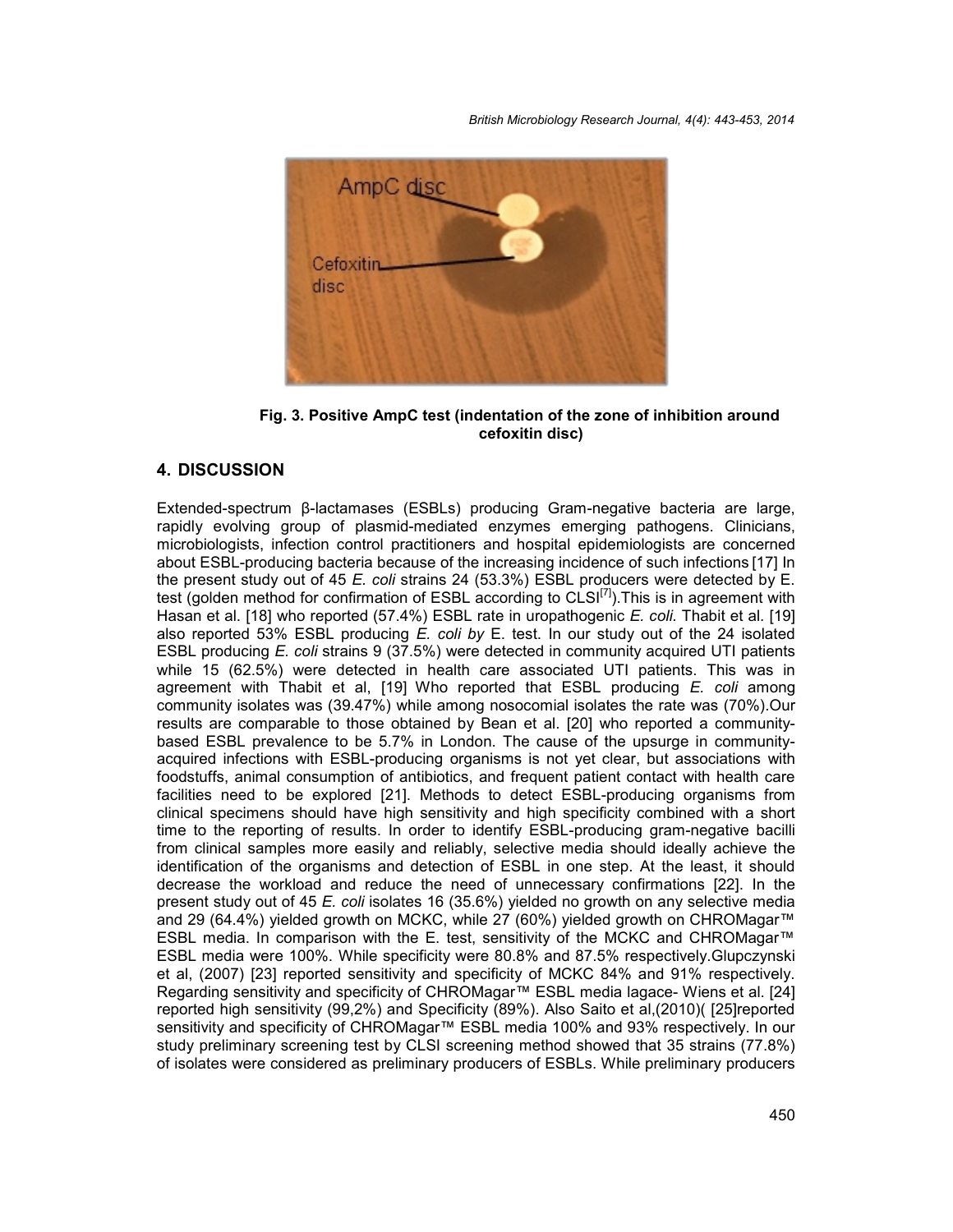of ESBLs from CHROMagar™ ESBL agar were 27 (60%). 24 (100) confirmed ESBLs were detected by both CLSI screening method and CHROMagar™ ESBL agar. 11 were positive ESBLs by CLSI screening method and 3 positive ESBLs by CHROMagar™ ESBL agar, while all these strains were confirmed negative. Sensitivity of both CLSI screening method and CHROMagar™ ESBL agar were 100%. While high specificity showed by CHROMagar™ ESBL agar 100%, low specificity showed by CLSI screening method 65.6%. Also Manhas et al. [26] reported sensitivity and specificity of CLSI screening method were 99.4% and 66.1% respectively. Thabit et al. [19] reported 76.5% potential producers of ESBLs by CLSI screening method while confirmed ESBLs 53% With the spread of AmpC and ESBL producing strains all over the world, it is necessary to know the prevalence of these strains in hospitals. Use of cefepime is more reliable to detect these strains because high AmpC production has little effect on cefepime activity. In this study out of 45 isolated *E. coli* strains 14 (31.1%) were AmpC producers by AmpC test, 3 (6.7%) were AmpC and ESBL co-producers by cefepime/ cefepime clavulanic E. test, 24 (53.3%) were pure ESBL by TZ/TZL or CT/CTL E.test. This was in agreement with Singhal et al. [27] who reported AmpC enzyme production in 36% of *E.coli* isolates by AmpC test,also Sinha et al. [28] reported AmpC production in 24% and co-production of ESBL and AmpC enzymes in 8%. Stürenburg et al. [29] evaluated the performance of the cefepime clavulanate ESBL E test to detect AmpC and ESBL co-producers in an Enterobactriaceae strain collection. The ESBL E test was 98% sensitive with cefepime-clavulanate.

## **5. CONCLUSION**

- 1- It is important to know the prevalence of ESBL, AmpC producing and ESBL and AmpC co-producing organisms so that judicious use of antibiotics could be done.
- 2- CHROMagar™ ESBL media detect ESBL producers from clinical specimen and give rapid presumptive identification by means of colony colour at 24h with good sensitivity and specificity.

## **COMPETING INTERESTS**

Authors have declared that no competing interests exist.

## **REFERENCES**

- 1. Pfaller MA, Segreti J. Overview of the epidemiological profile and laboratory detection of extended spectrum β-lactamases. Clin Infect Dis. 2006;42:S153–S163.
- 2. Doi Y, Adams J, O Keefe A, Quereshi Z, Ewan L, Paterson DL. Community-acquired extended-spectrum b-lactamase producers, United States [letter] Emerg Infect Dis [serial on the Internet] Available from: http://www.cdc.gov/EID/content/13/7/1121.htm; 2007.
- 3. Mohanty S, Gaind R, Ranjan R, Deb M. Use of the cefepime-clavulanate ESBL test for detection of extended-spectrum beta-lactamases in AmpC co-producing bacteria. J Infect Dev Ctries. 2010;4(1):024–29.
- 4. Paterson DL,Bonomo RA. Extended-spectrum β-lactamases A clinical update. Clin Microbiol Rev. 2005;18:657–86.
- 5. Drieux L, Brossier, Sougakoff FW, Jarlier V. Phenotypic detection of extended spectrum *β*-lactamase production in Enterobacteriaceae review and bench guide. Clinical Microbiology and Infection. 2008;14(1):90–103.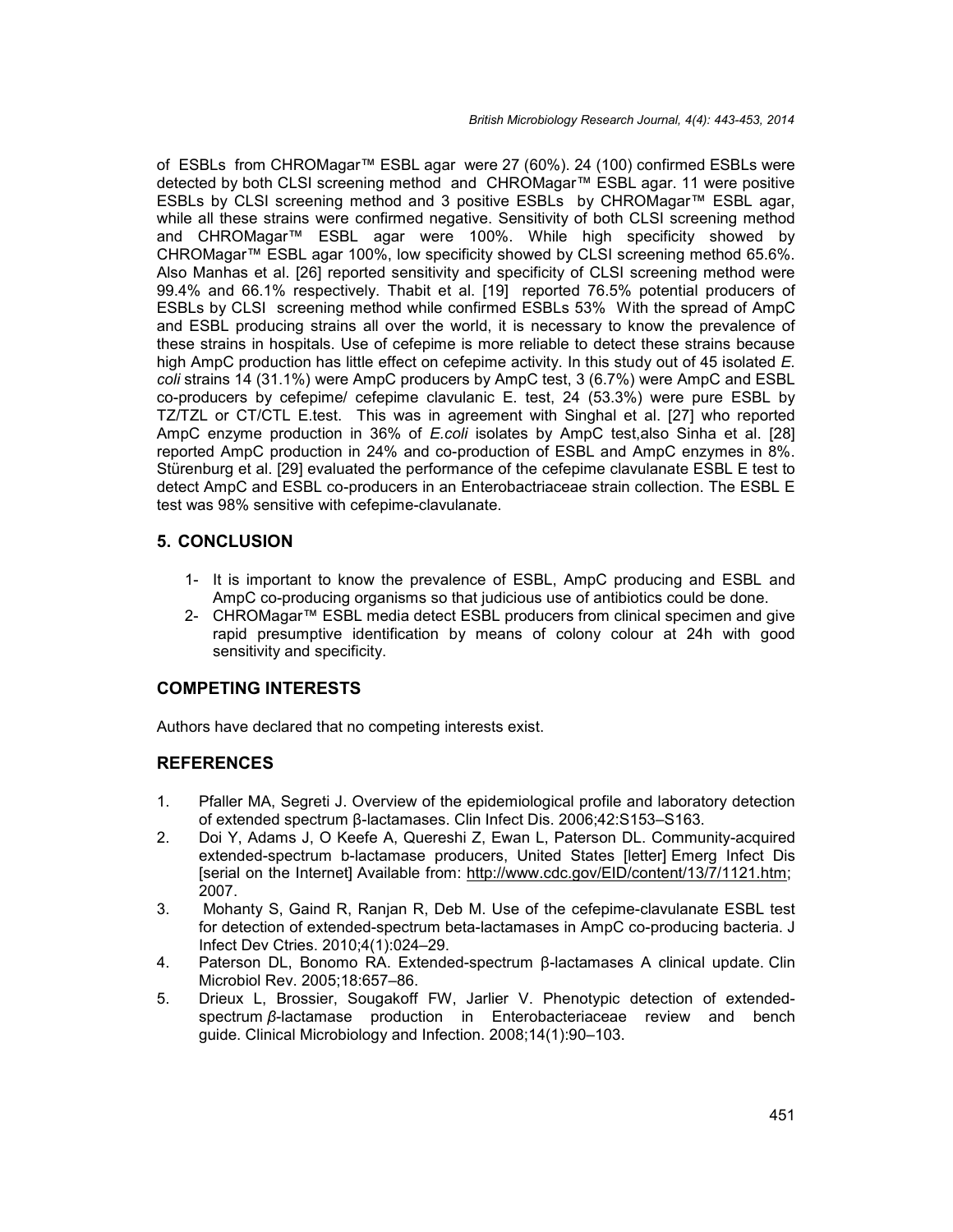- 6. Patricia AB. Extended-Spectrum β-Lactamases in the 21st Century Characterization, Epidemiology and Detection of This Important Resistance Threat. Clin Microbiol Rev. 2001;14(4).933-951.
- 7. CLSI. Performance Standards for Antimicrobial Susceptibility Testing, 20th Informational Supplement. M100-S20 Wayne, PA. Clinical and Laboratory Standards Institute; 2010.
- 8. Soulier AF, Barbut JM, Ollivier JC, Petit Lienhart A. Decreased transmission of Enterobacteriaceae with extended-spectrum β-lactamases in an intensive care unit by nursing reorganization. J, Hosp, Infect. 1995.31:89-97.
- 9. Black JA, Moland ES, Thomson KS. AmpC disk test for detection of plasmid-mediated AmpC- b lactamases in Enterobacteriaceae lacking chromosomal AmpC-b lactamases. J Clin Microbiol. 2005;43:3110-3.
- 10. Chessbrough M. Collection, transport and examination of specimens. In Ches sbrough, M.(ed). Medical laboratory Manual for Wort-Heinemann Ltd. Oxford; 1993.
- 11. Jones M, Sweeney A, Stoeppler E, Miller M, Gilligan P. Comparison of three selective media for the recovery of Extended Spectrum β-Lactamase (ESBL) producing Enterobacteriaceae clinical microbiology-immunology laboratories. UNC Hospitals; 2011.
- 12. Koneman EW, Allen SD, Janda WM, Schreckenberger PC, Winn WC. Color atlas and textbook of diagnostic microbiology. 5th ed. JB Philadelphia. Lippincott Company Press.1997;110–45.
- 13. Cormican MG, Marshall SA and Jones RN. "Detection of extended-spectrum βlactamase (ESBLs)-producing strains by the ESBL-E-Test screen", J. Clin.Microbiol. 1996;34(8):1880-1884.
- 14. Mohanty S, Gaind R, Ranjan R, Deb M. Use of the cefepime-clavulanate ESBL test for detection of extended-spectrum beta-lactamases in AmpC co-producing bacteria. J Infect Dev Ctries. 2010;4(1):024–29.
- 15. Black JA, Moland ES, Thomson KS. AmpC Disk Test for detection of plasmid mediated AmpC β-lactamase in Enterobacteriacae lacking chromosomal AmpC βlactamase. J Clin Microbiol. 2005;43(7):3110–13.
- 16. Levesque R. SPSS Programming, Data Management a guide for SPSS and SAS Users, Fourth Edition, SPSS Inc. Chicago; 2007.
- 17. Heffernan R, Woodhouse C, Pope and Blackmore T. "Prevalence and types of "extended-spectrum β- lactamases among urinary *E. coli* and Klebsiella spp. in New Zealand", Int. J.Antimicrob. Agents. 2009;34:544-549.
- 18. Hasan E, Aizza Z, Saqib M and Muhammad M. Urinary tract infections caused by extended spectrum β-lactamase (ESBL) producing *Escherichia coli* and *Klebsiella pneumonia.* Bangladesh JBCP. 2011;31:1423-1431.
- 19. Thabit AG, El-Khamissy TR, Ibrahim MA and Attia AE. Detection of extended spectrum beta-lactamase enzymes (ESBLS) produced by *Escherichia coli* urinary pathogens at assiut university hospital. Bull. Pharm. Sci, Assiut University. 2011;34(2):93-103.
- 20. Bean DC, Krahe D and Wareham DW. Antimicrobial resistance in community and nosocomial *Escherichia coli* urinary tract isolates, London 2005-2006. Ann Clin Microbiol Antimicrob. 2008;7:13.
- 21. Stephen PH, Samuel KB, Robert EB, Fernando B. Incidence and Antimicrobial Susceptibility of *Escherichia coli* and *Klebsiella pneumoniae* with Extended-Spectrum β-Lactamases in Community and Hospital-Associated Intra-Abdominal Infections in Europe: Results of the 2008 Study for Monitoring Antimicrobial Resistance Trends (SMART) Antimicrob. Agents Chemother. 2010;54(7):3043-3046.